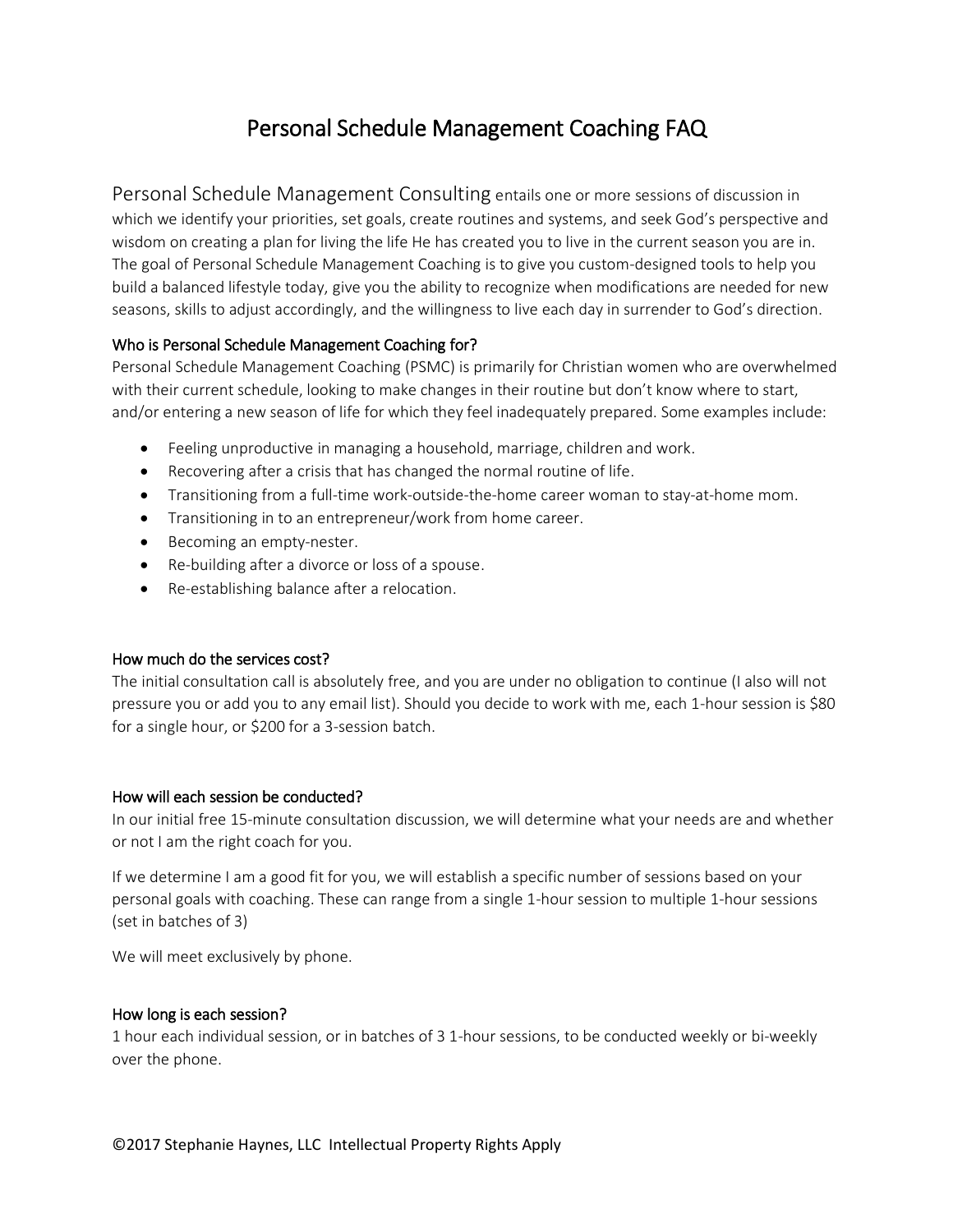#### What will happen in a session?

We will review your previous week's experience through discussing your completed Schedule Tracker™ and Next Steps list and from that discussion determine your next steps towards progress in attaining your personal goals for coaching.

#### What will happen after our session?

During our session, I will take notes on what we discuss and decide. I will then send you an email that includes those notes, as well as your Next Steps and a friendly reminder of our next scheduled meeting. I will also attach a Schedule Tracker for the next week.

#### What if I have to cancel or reschedule?

Once we have decided on a meeting plan, any cancellations or rescheduling will need to be made a minimum of 24 hours before our next scheduled meeting. A no-show, or late reschedule, may result in a loss of that session. If our call is delayed, we will still end at our usual time, unless we have discussed a time change previously.

#### Do you offer refunds?

Yes. You will be refunded the balance of your payment (\$120) as long as an email request is made 24 hours prior to our second scheduled meeting (in a batch of three). No questions asked.

#### Is this a counseling program?

No. I am not a trained counselor or therapist and no attempt to mediate will be offered. I do, however, have to report any abuse (relational or self) as I am mandated due to my South Carolina and California teaching credential.

## Is this Life Coaching?

No. I am not a Life Coach. I focus solely on priority management, goal setting and schedule planning.

## What if I don't get my Next Steps completed?

Your Next Steps are just that, yours. It is up to you to decide to make the time to work through them between our meetings. If you do not, we will reassess, create modified Next Steps (as needed) and create a plan for implementation. There is no need to cancel or reschedule a meeting due to incomplete Next Steps

#### What if I have a question between our sessions?

You may send me an email outlining your situation and asking the questions you may have at any time and I will respond as soon as I am able. I do not check my email weekdays after 6 pm or before 8 am, or on the weekend.